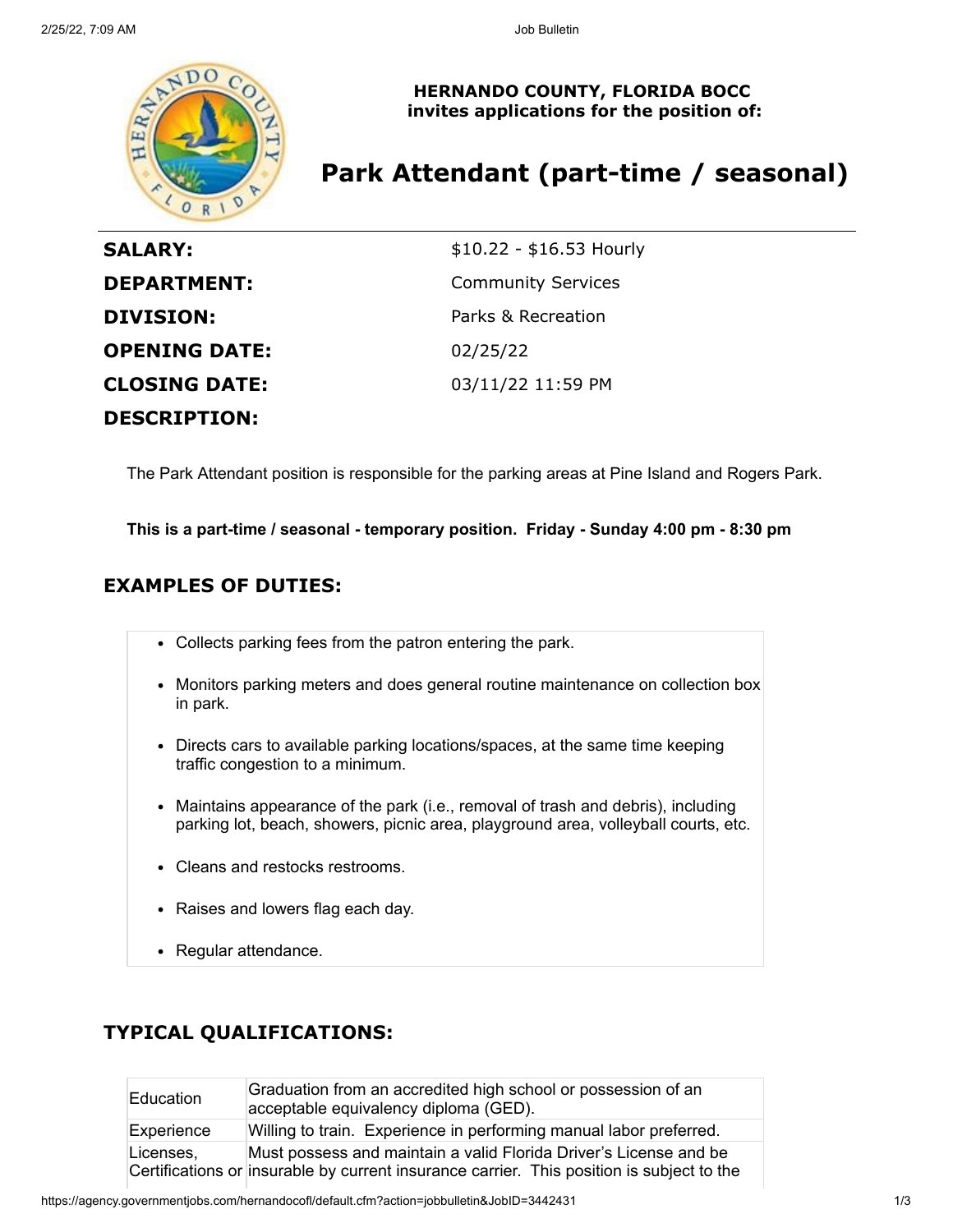## **SUPPLEMENTAL INFORMATION:**

### **CRITICAL EXPERTISE TO PERFORM ESSENTIAL FUNCTIONS**

- Ability to maintain parking meters general maintenance of equipment
- Ability to understand and follow oral and written instructions.
- Ability to establish and maintain good working relationships with departments, associates and the general public.
- Ability to deal tactfully with the public in providing information and/or explaining County regulations.
- Knowledge in general gardening, tools and equipment.

APPLICATIONS MAY BE FILED ONLINE AT: <https://www.hernandocounty.us/home>

Position #13745 PARK ATTENDANT (PART-TIME / SEASONAL) KD

15470 Flight Path Drive Brooksville, FL 34604 (352) 754-4817

[kdale@co.hernando.fl.us](mailto:kdale@co.hernando.fl.us)

#### **Park Attendant (part-time / seasonal) Supplemental Questionnaire**

- \* 1. What is your highest level of education?
	- $\Box$  High School Diploma or GED
	- $\Box$  Associates
	- $\Box$  Bachelors Degree
	- $\Box$  Masters Degree
	- Doctorate
	- $\Box$  Technical School
- \* 2. Do you possess a valid Florida Driver's License in good standing?
	- □ Yes
	- $\square$  No
- \* 3. Do you have experience performing manual labor? (preferred)

 $\Box$  Yes  $\Box$  No

- \* 4. Do you have the ability to understand and follow oral and written instructions?  $\Box$  Yes  $\Box$  No
- \* 5. Do you have the ability to deal tactfully with the public in providing information and/or explaining County regulations?
	- $\Box$  Yes  $\Box$  No